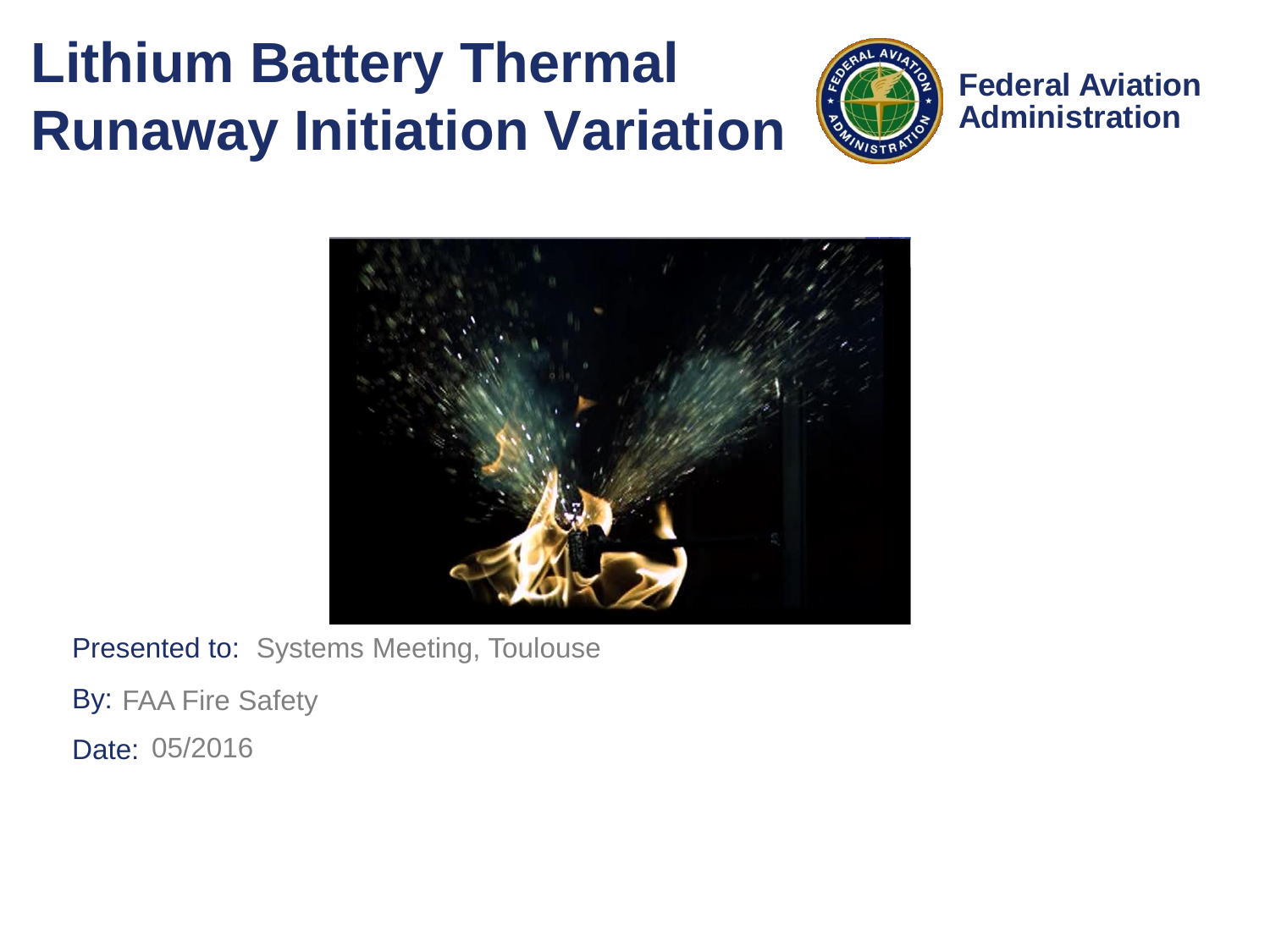## **Introduction**

#### • **Lithium Metal**

- There are numerous methods to initiate thermal runaway in a lithium metal cell.
	- Overheat
	- Overvoltage
	- Reverse Charge
	- Internal short circuit
	- Damage
- How does the maximum temperature rise and gas production vary?
- How consistent is the temperature rise and gas production for a specific method?

#### • **Lithium Ion**

- How does a change in heating rate effect thermal runaway?
	- Maximum temperature
	- Gas composition

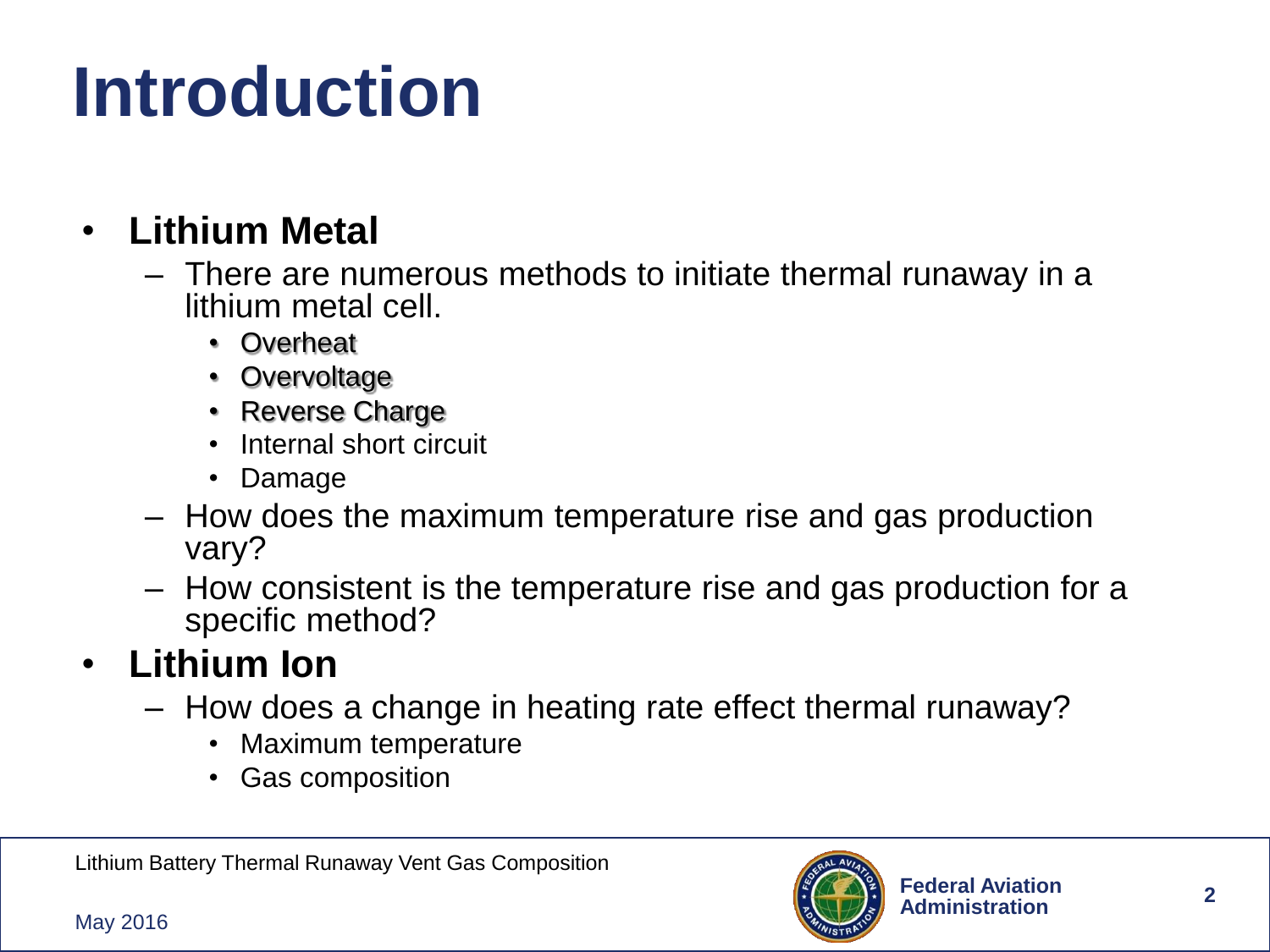### **Test Setup**

• **Tests were carried out in a 21.7L combustion sphere.**



Pressure Transducer

In all tests, air was removed and replaced with 14.7 psia  $N_2$  before thermal runaway initiation

Gas collection port for sample bag.

Lithium Battery Thermal Runaway Vent Gas Composition

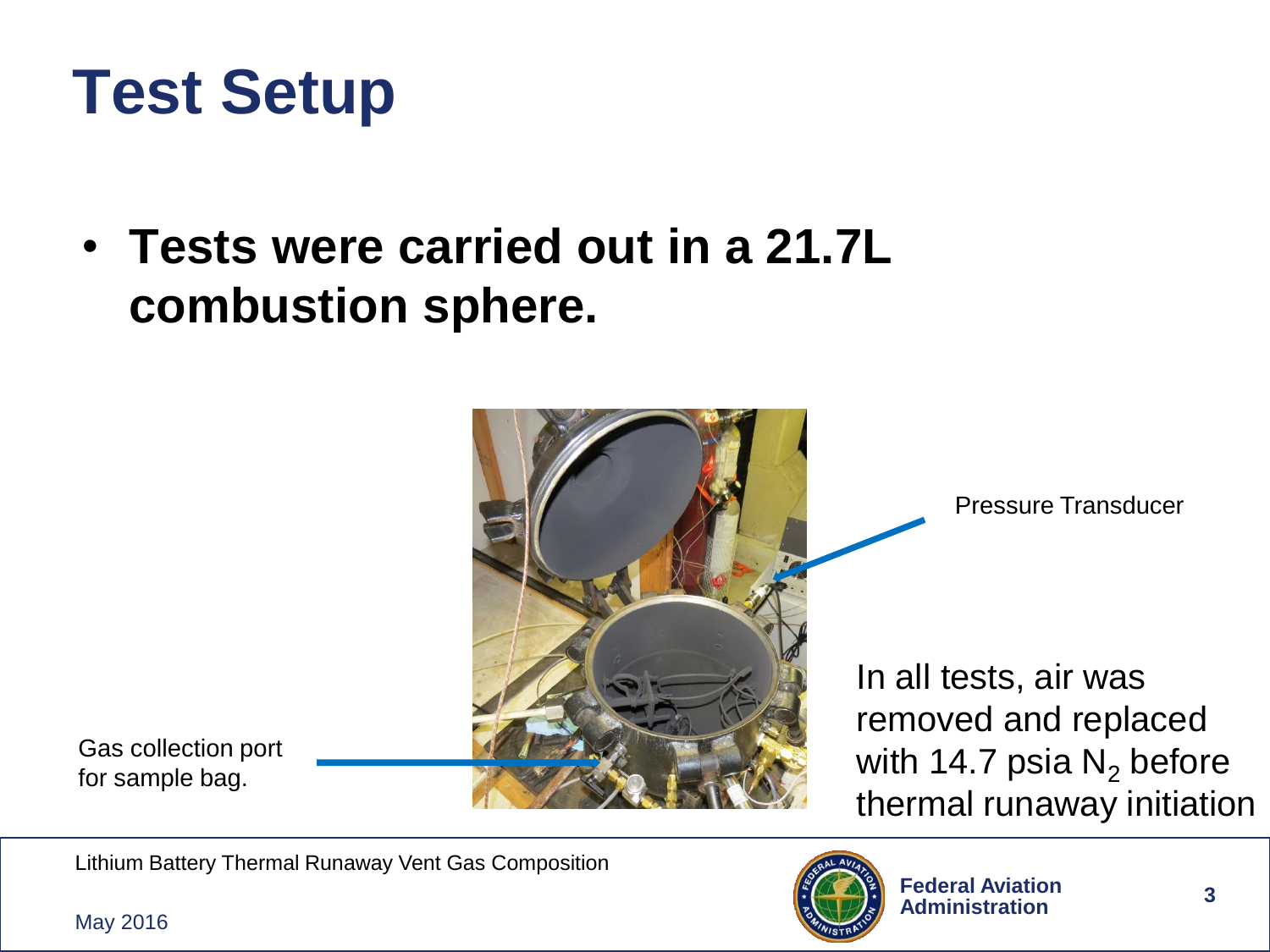## **Test Setup**

#### • **Lithium Metal Cells**

- $-$  LiSO<sub>2</sub>
	- Overheat
- $LiMnO<sub>2</sub>$ 
	- Overheat
	- Overcharge
	- Reverse charge
- $-$  LiFeS<sub>2</sub>
	- Overheat
	- Overcharge (if cells are available without PTC)
	- Reverse charge (if cells are available without PTC)
- LiCFx
	- Overheat
	- Overcharge
	- Reverse Charge

#### • **Lithium Ion Cells**

- $-$  LiCoO<sub>2</sub>
	- Slowest heating rate (.3 C/min)
	- Fastest heating rate (26.7 C/min)
	- $\cdot$  5 to 10 C/min

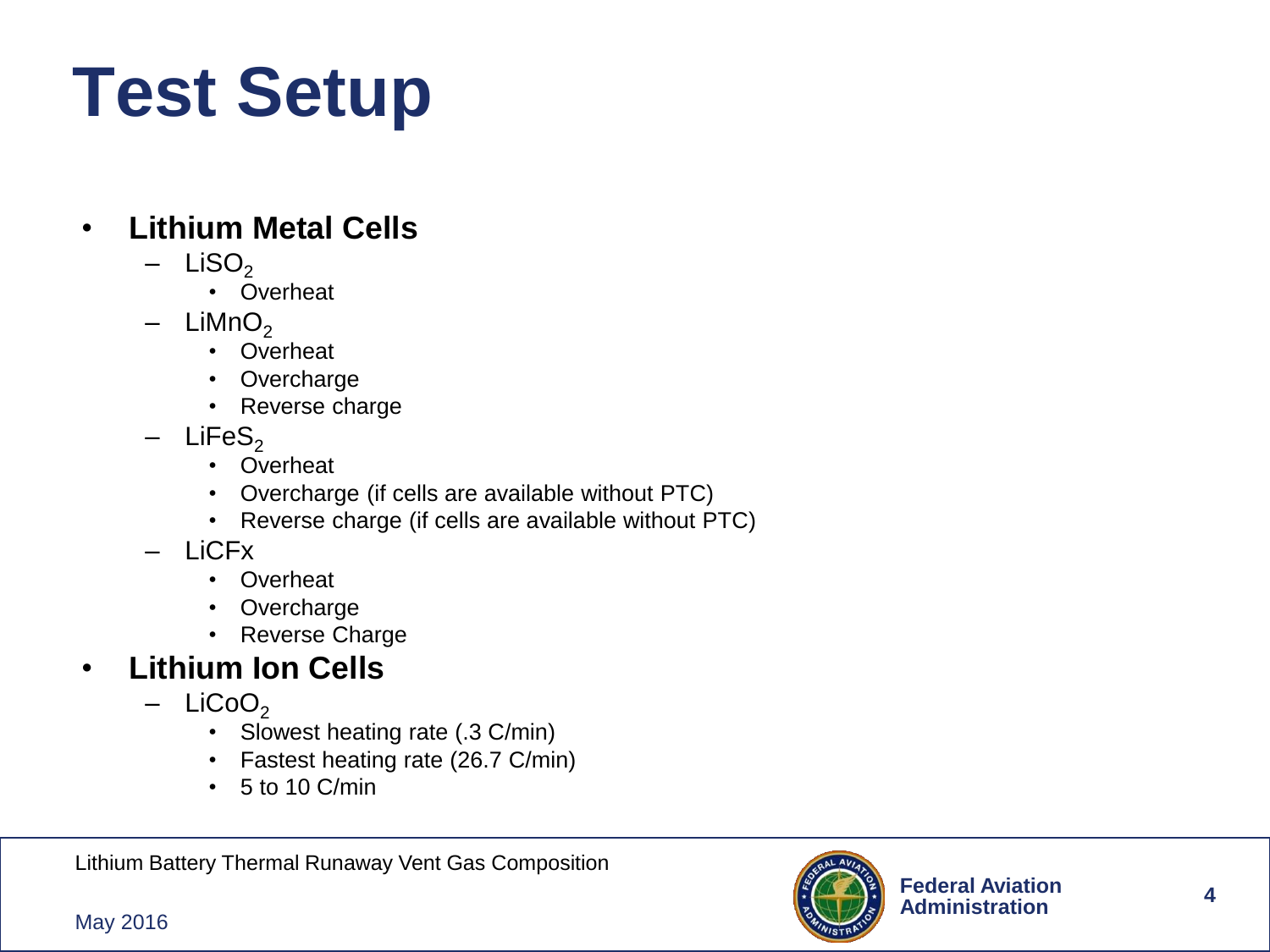### **Gas Analysis**

- **Partial pressures were used to determine gas volumes.**
- **GC, NDIR, FID were used for gas concentrations.**

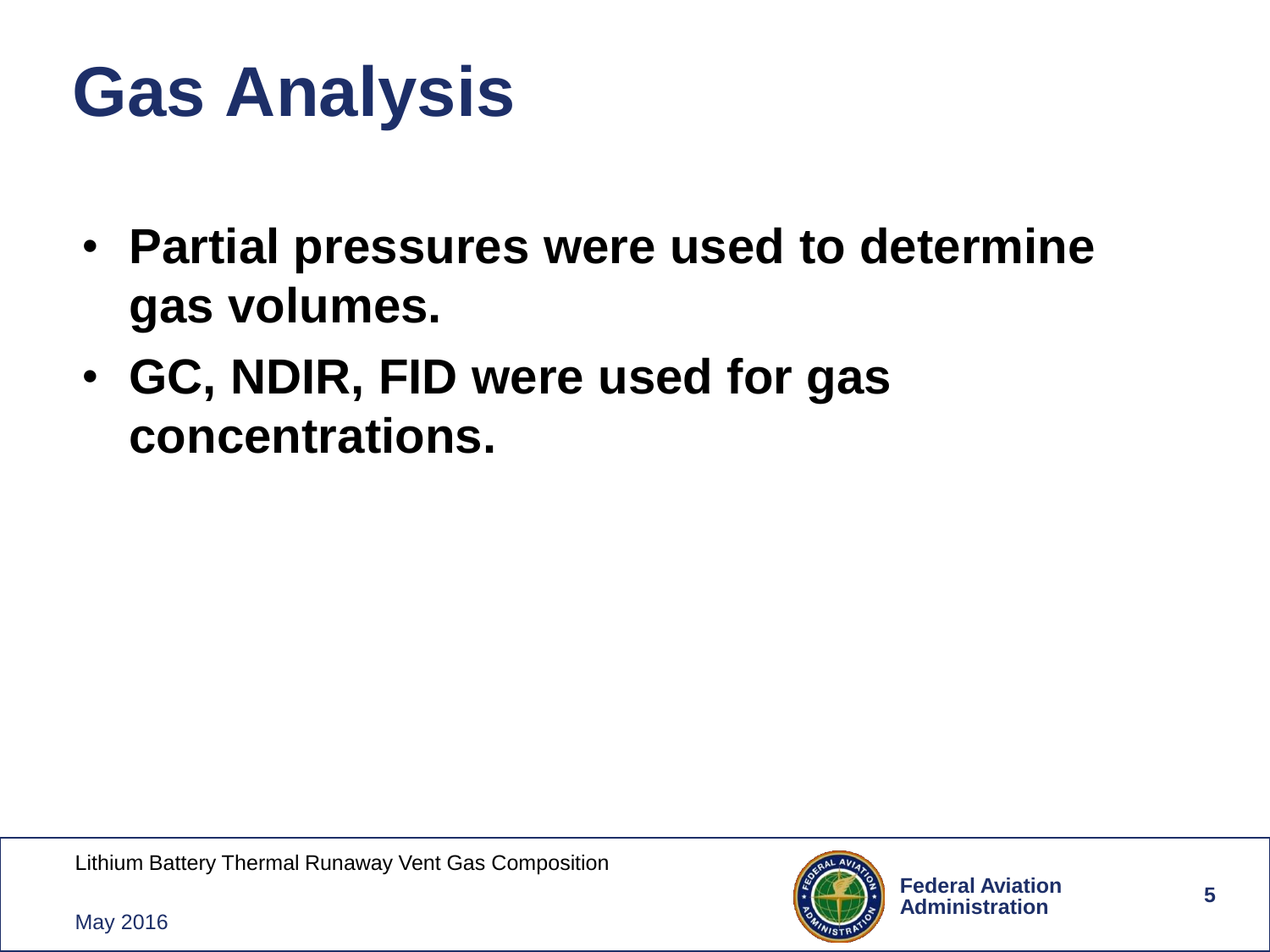## **Example Test Setup (Heater Strip)**



#### Heater Strip Capacity: 28 volts, 1.5 amps

Lithium Battery Thermal Runaway Vent Gas Composition

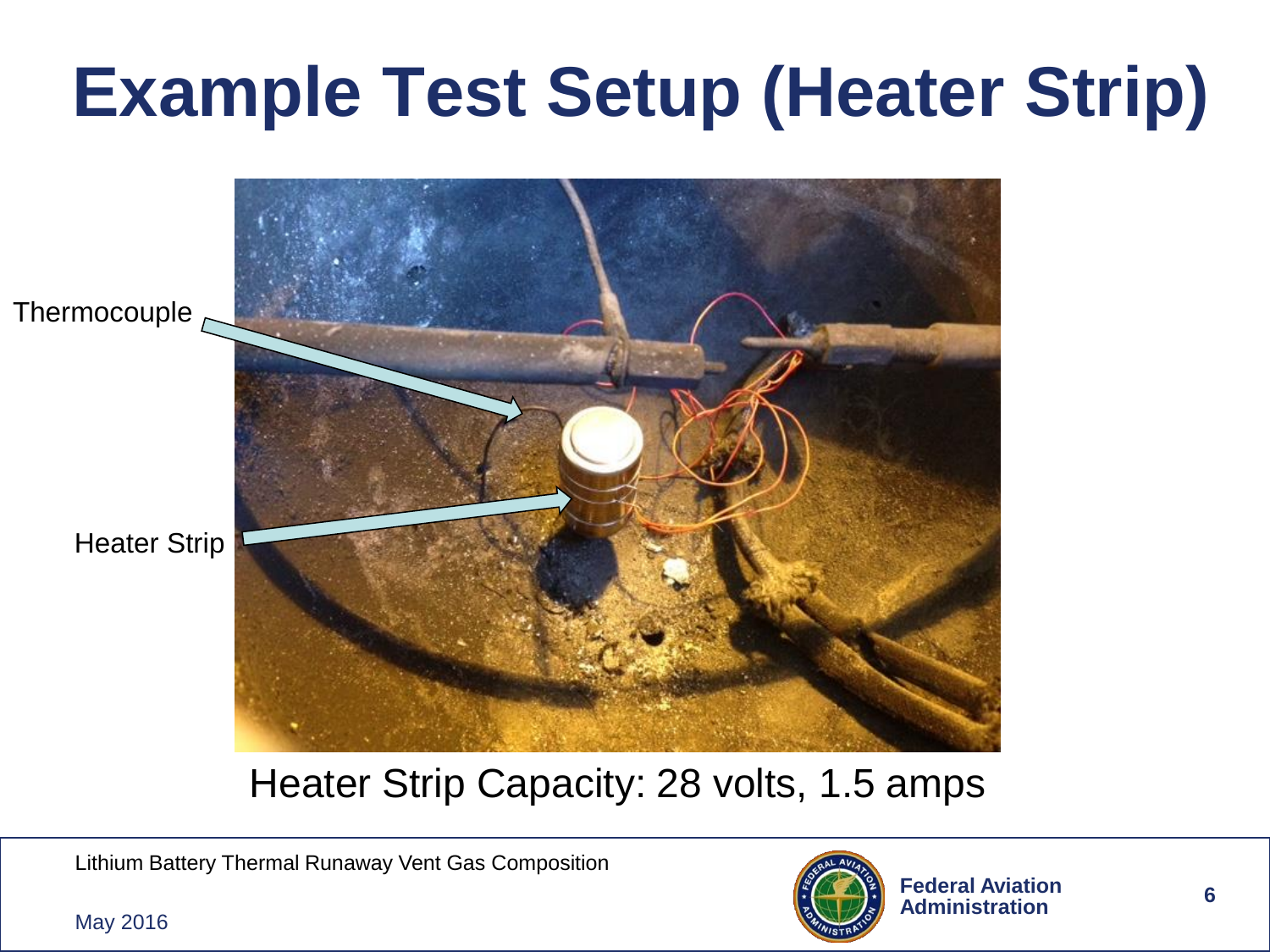#### **Example Test Setup (Overvoltage/Reverse Charge)**



#### Overvoltage/Reverse Charge

Lithium Battery Thermal Runaway Vent Gas Composition

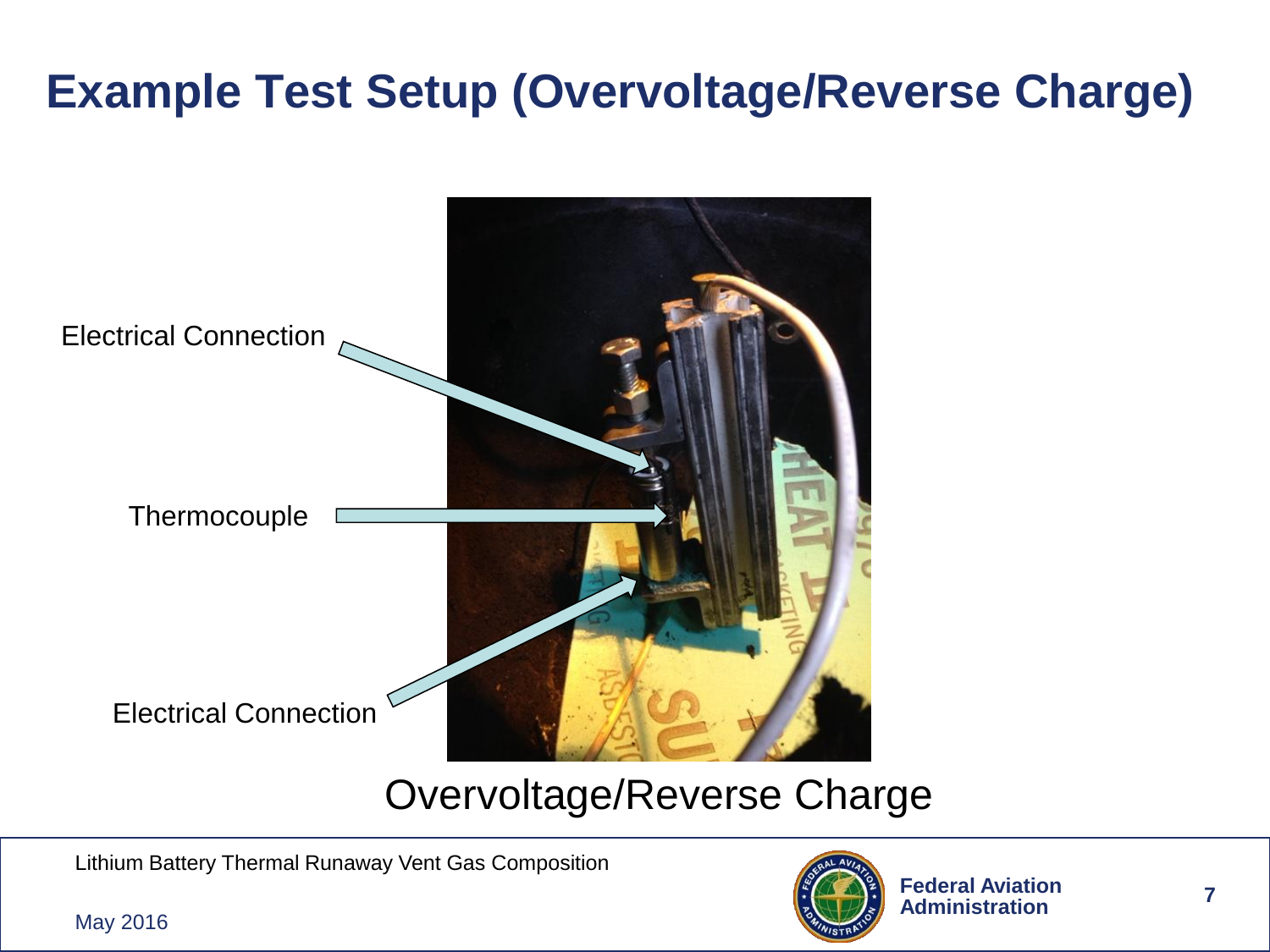## **Results LiMnO<sup>2</sup> 123a**

|                       | <b>Heater</b> | <b>Overvoltage</b> | <b>Reverse Charge</b> |
|-----------------------|---------------|--------------------|-----------------------|
| <b>Gas Volume (L)</b> | 1.95          | 2.91               | Unable with PTC       |
| <b>THC (%)</b>        | 16.438        | 8.5                | Unable with PTC       |
| Hydrogen (%)          | 27.48         | 26.14              | Unable with PTC       |
| CO(%)                 | 24.59         | 15.97              | Unable with PTC       |
| $CO2$ (%)             | 22.143        | N/A                | Unable with PTC       |
| Max Temp. (C)         | 564           | 690                | Unable with PTC       |

| <b>Heater Test 1</b> | 1.95 | 564 |
|----------------------|------|-----|
| <b>Heater Test 2</b> | 1.95 | 626 |
| <b>Heater Test 3</b> | 1.83 | 656 |

Overvoltage test: voltage varied. Initially it was set to 1.5\*nominal and maintained for about a day. It was then increased gradually until runaway occurred.

Lithium Battery Thermal Runaway Vent Gas Composition

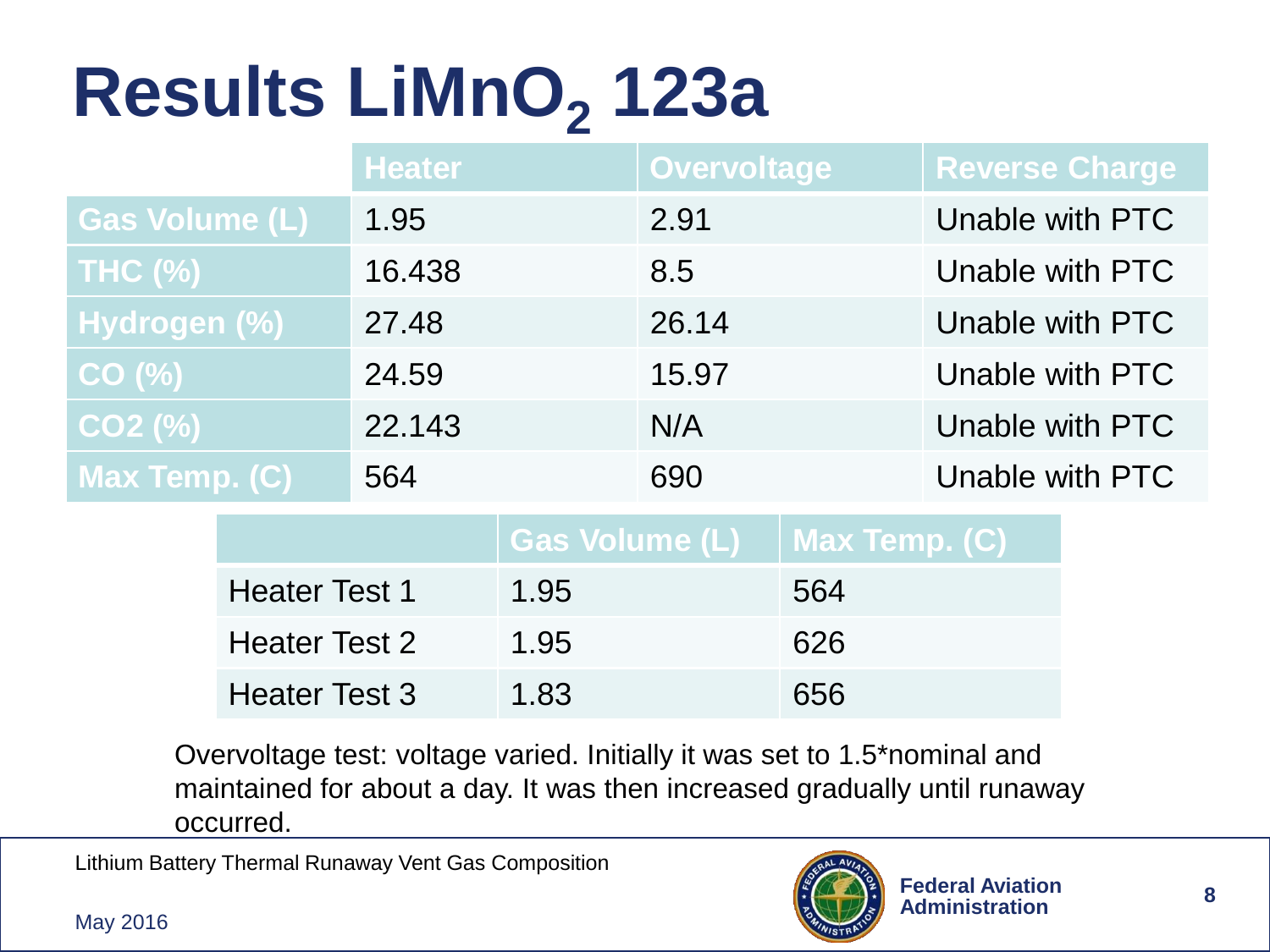## **Results LiCFx A**

|                                | <b>Heater</b> | <b>Overvoltage</b> | <b>Reverse Charge</b> |
|--------------------------------|---------------|--------------------|-----------------------|
| <b>Gas Volume (L)</b>          | 1.77          |                    | Unable with PTC       |
| <b>THC (%)</b>                 | 26.1          |                    | Unable with PTC       |
| Hydrogen (%)                   | 37.9          |                    | Unable with PTC       |
| CO (%)                         | 3.6           |                    | Unable with PTC       |
| $\overline{\text{CO}_2^-(\%)}$ | 2.4           |                    | Unable with PTC       |
| Max Temp. (C)                  | 587.8         |                    | Unable with PTC       |

| <b>Heater Test 1</b> | 1.7714 | 587.8 |
|----------------------|--------|-------|
| <b>Heater Test 2</b> | 1.7714 | 660.9 |
| <b>Heater Test 3</b> | 1.594  | 657.8 |

Lithium Battery Thermal Runaway Vent Gas Composition

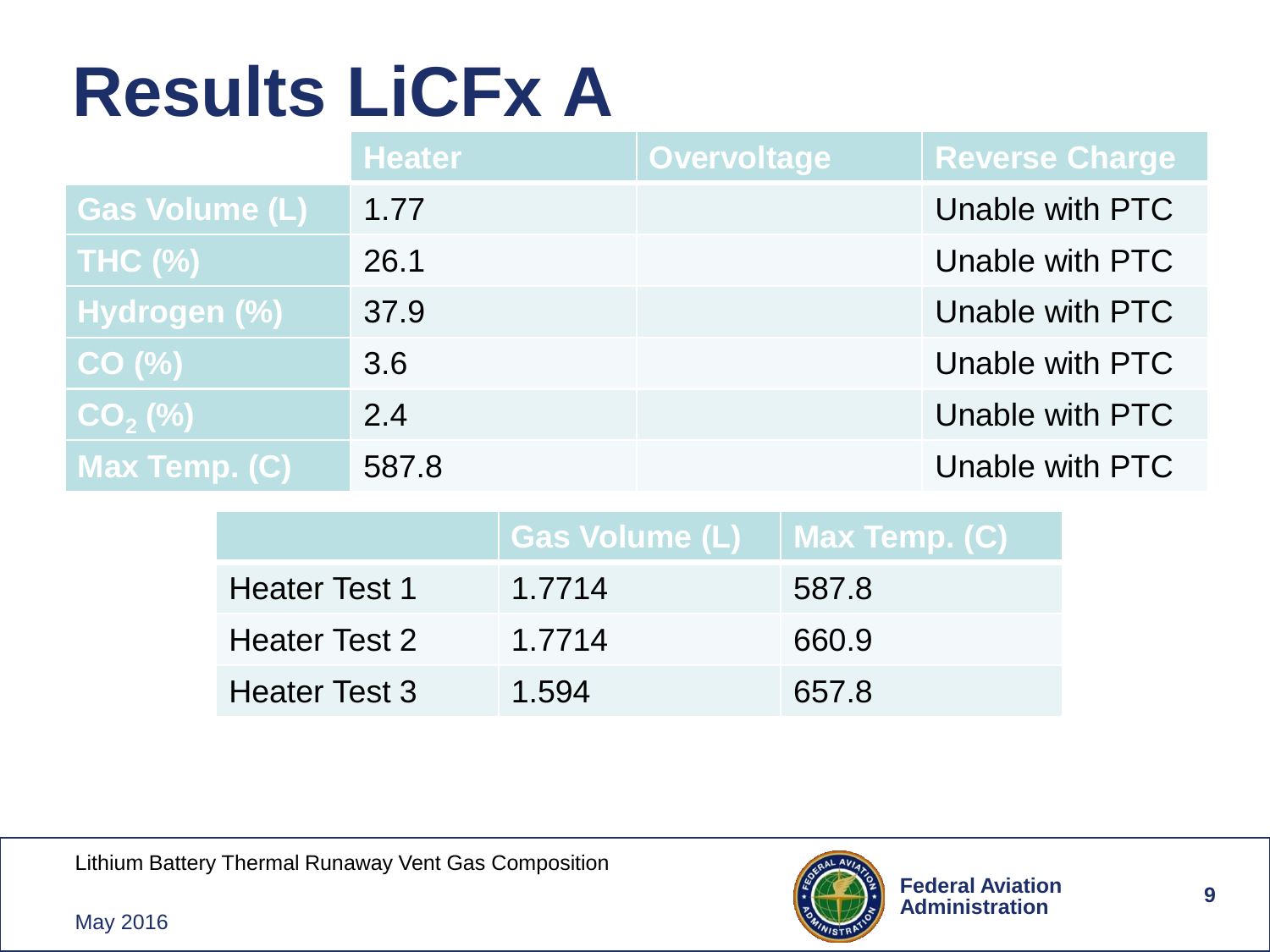# **Results LiSO<sup>2</sup> D**

|                | <b>Heater</b>  | <b>Overvoltage</b> | <b>Reverse Charge</b> |
|----------------|----------------|--------------------|-----------------------|
| Gas Volume (L) | 6.774          | N/A                | N/A                   |
| THC $(\%)$     | 4.6            | N/A                | N/A                   |
| Hydrogen (%)   | .189           | N/A                | N/A                   |
| CO (%)         | $\overline{0}$ | N/A                | N/A                   |
| $CO2$ (%)      | .346           | N/A                | N/A                   |
| Max Temp. (C)  | N/A            | N/A                | N/A                   |

 $Liso<sub>2</sub>$  did not show a thermal runaway temperature increase

Lithium Battery Thermal Runaway Vent Gas Composition

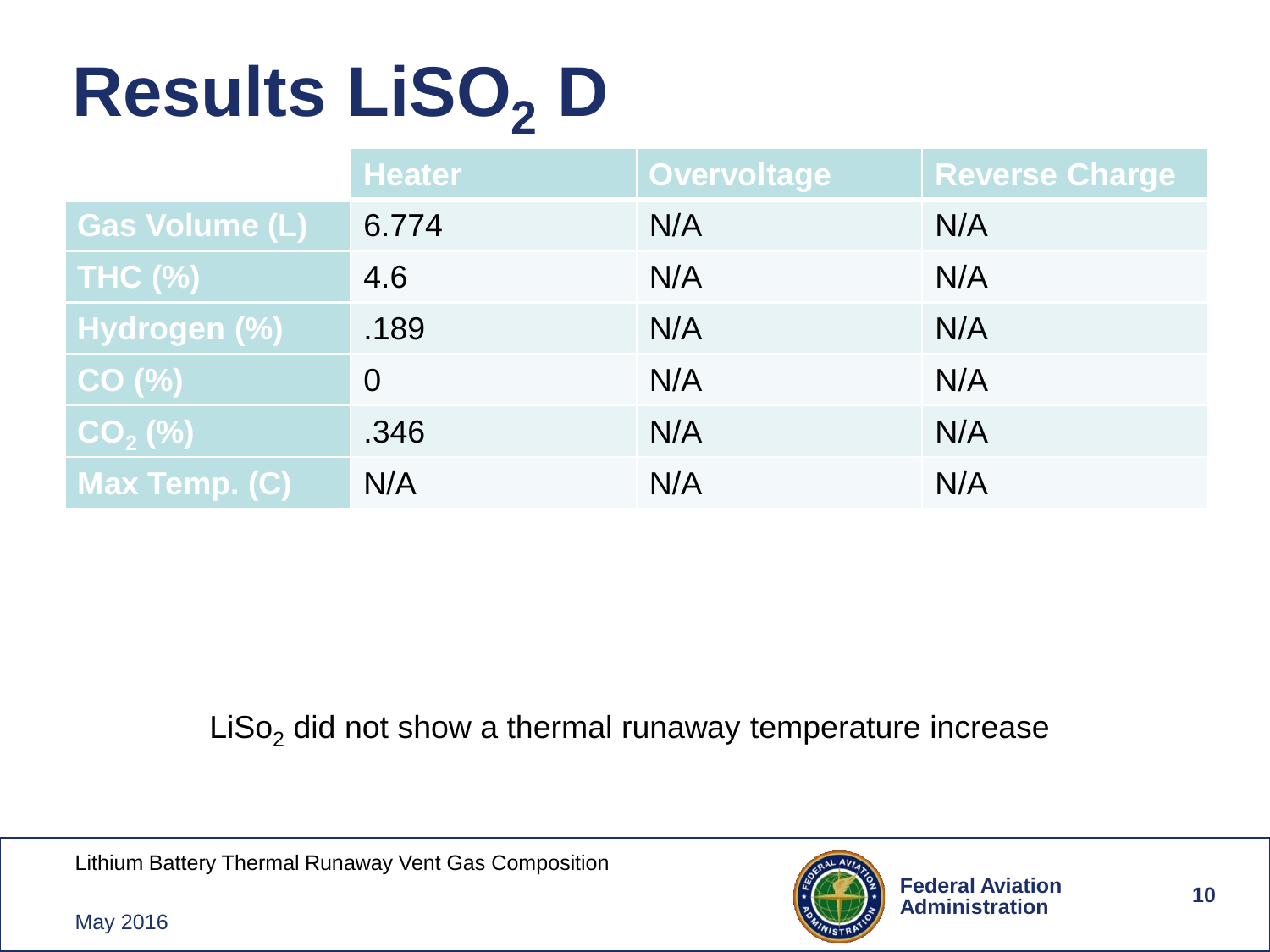## **Results LiFeS<sup>2</sup> AA**

|                       | <b>Heater</b>  | Overvoltage | <b>Reverse Charge</b> |
|-----------------------|----------------|-------------|-----------------------|
| <b>Gas Volume (L)</b> | 1.0599         | N/A         | N/A                   |
| <b>THC (%)</b>        | 23.82          | N/A         | N/A                   |
| Hydrogen (%)          | 56.4           | N/A         | N/A                   |
| CO(%)                 | 6.016          | N/A         | N/A                   |
| $CO2(\%)$             | $\overline{0}$ | N/A         | N/A                   |
| Max Temp. (C)         | 555.6          | N/A         | N/A                   |

Note: Heater temperature needed to reach 445C for runaway to occur

Lithium Battery Thermal Runaway Vent Gas Composition

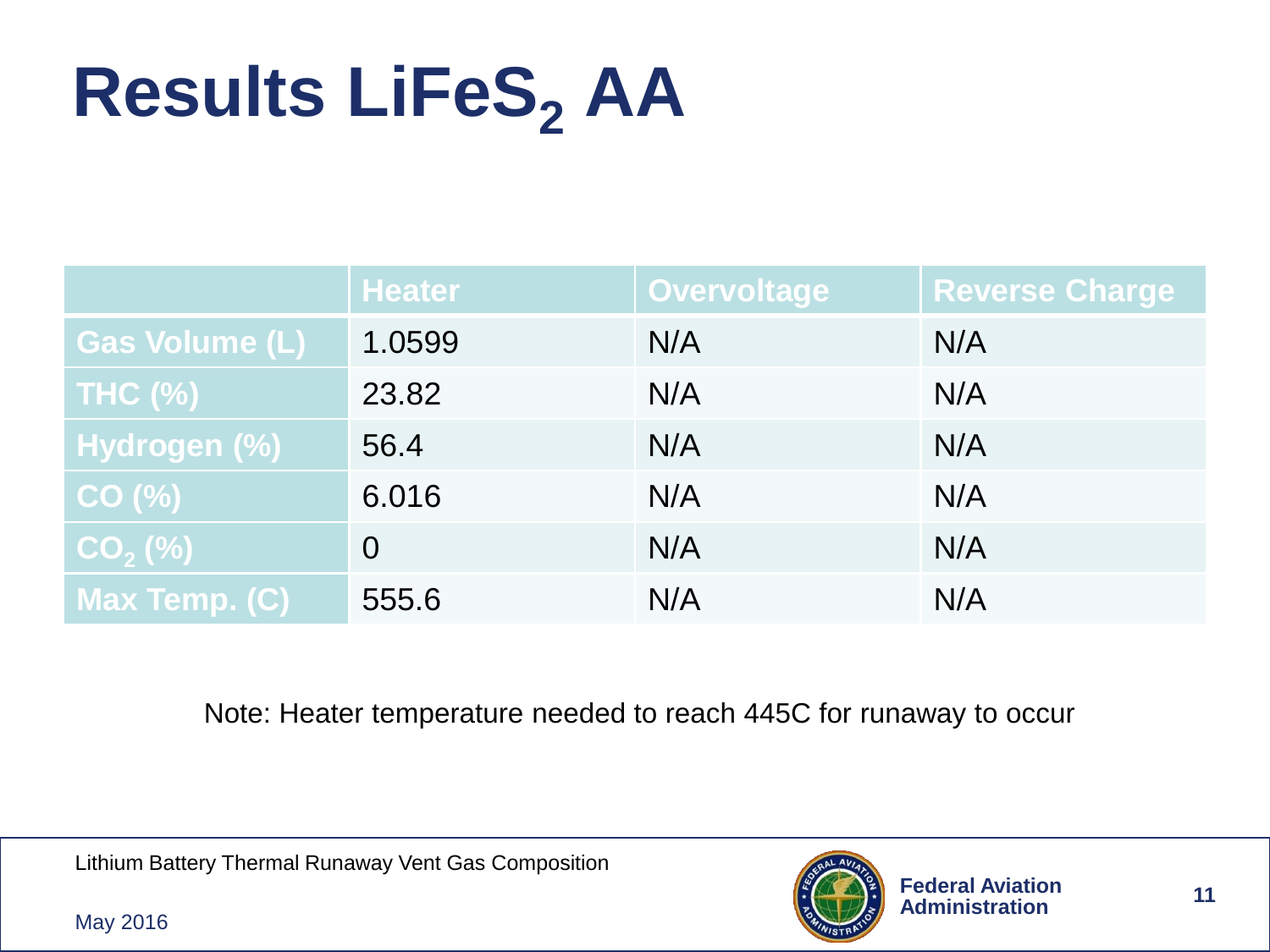### **Results Heating Rate**

#### Average gas and temperature values

|                       | Low Heating rate   5 to 10 C/min |         | <b>Fast Heating rate</b> |
|-----------------------|----------------------------------|---------|--------------------------|
| <b>Gas Volume (L)</b> | 1.19                             | 1.77    | 1.44                     |
| <b>THC (%)</b>        | 19.6558                          | 14.85   | 17.2                     |
| Hydrogen (%)          | 28.2395                          | 27.4455 | 24.33                    |
| CO(%)                 | 6.029                            | 10.875  | 8.3271                   |
| $CO2(\%)$             | 33.22                            | 25.725  | 28.1                     |
| Max Temp. (C)         | $275.1*$                         | 367.8   | 364.47*                  |

#### \*Temperature from only one test

Lithium Battery Thermal Runaway Vent Gas Composition

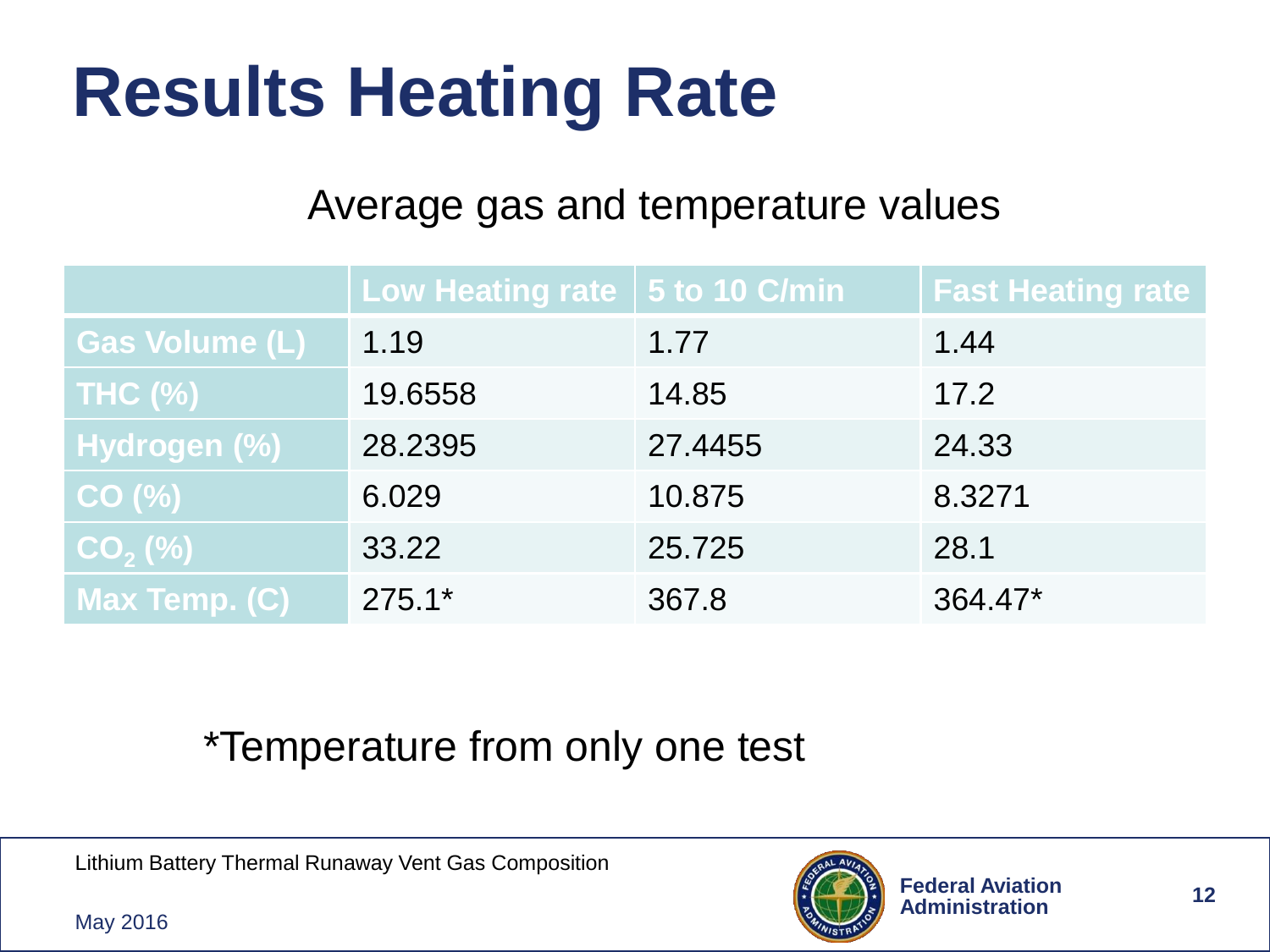### **Results Heating Rate**

#### Standard Deviation

|                       | Low Heating rate $\vert$ 5 to 10 C/min |      | <b>Fast Heating rate</b> |
|-----------------------|----------------------------------------|------|--------------------------|
| <b>Gas Volume (L)</b> | .26                                    |      | .066                     |
| <b>THC (%)</b>        | 5.33                                   | .15  | .79                      |
| Hydrogen (%)          | 4.83                                   | 1.18 | 2.26                     |
| CO(%)                 | 1.07                                   | .825 | 1.55                     |
| $CO2$ (%)             | 5.67                                   | 3.83 |                          |
| Max Temp. (C)         |                                        | 32   |                          |

Lithium Battery Thermal Runaway Vent Gas Composition

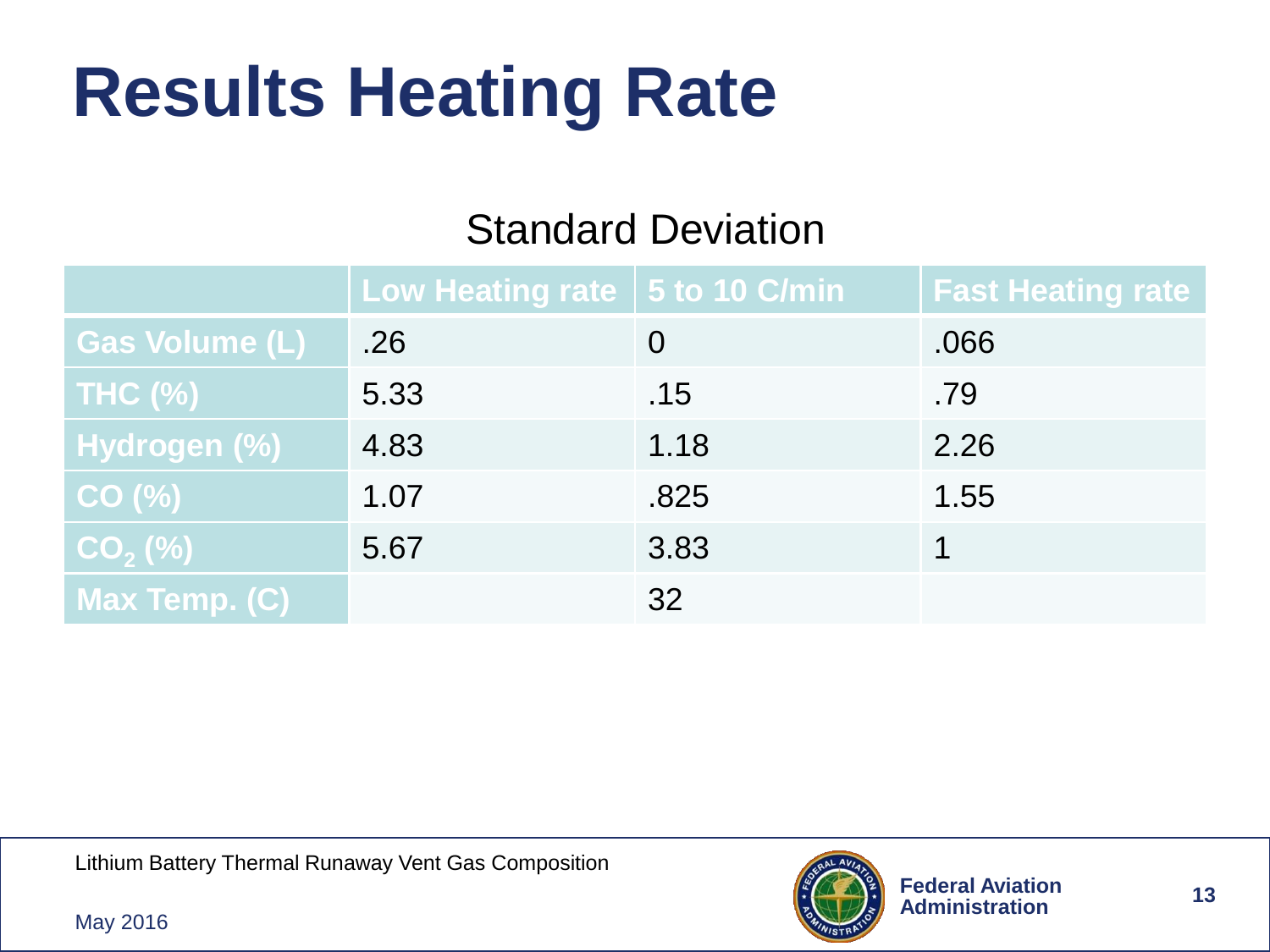## **Results Heating Rate**

• **Largest cause of gas variation** 



Lithium Battery Thermal Runaway Vent Gas Composition

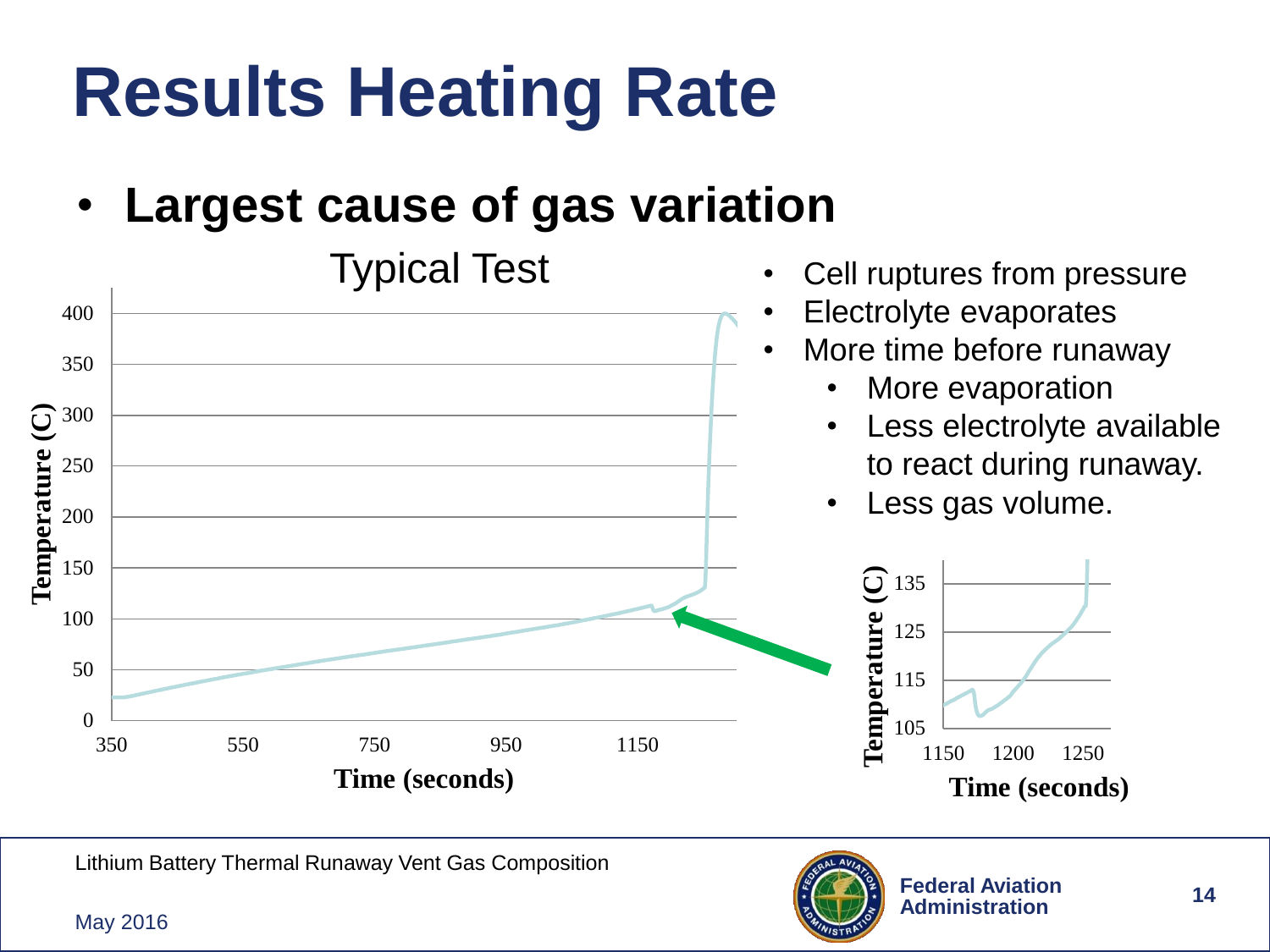## **Summary**

#### • **Lithium metal**

- Consistency in heater strip results.
- 1.5\*nominal voltage wasn't sufficient to cause runaway after a day.
- At higher c-rates PTCs interfered with additional overvoltage, reverse charge tests.

#### • **Lithium ion**

- The lower heating rate resulted in lower temperature increase, less gas volume, less consistency
	- A larger amount of electrolyte evaporated from the cell before runaway.
- 5 to 10 C/min and higher resulted in higher temperatures and gas volume